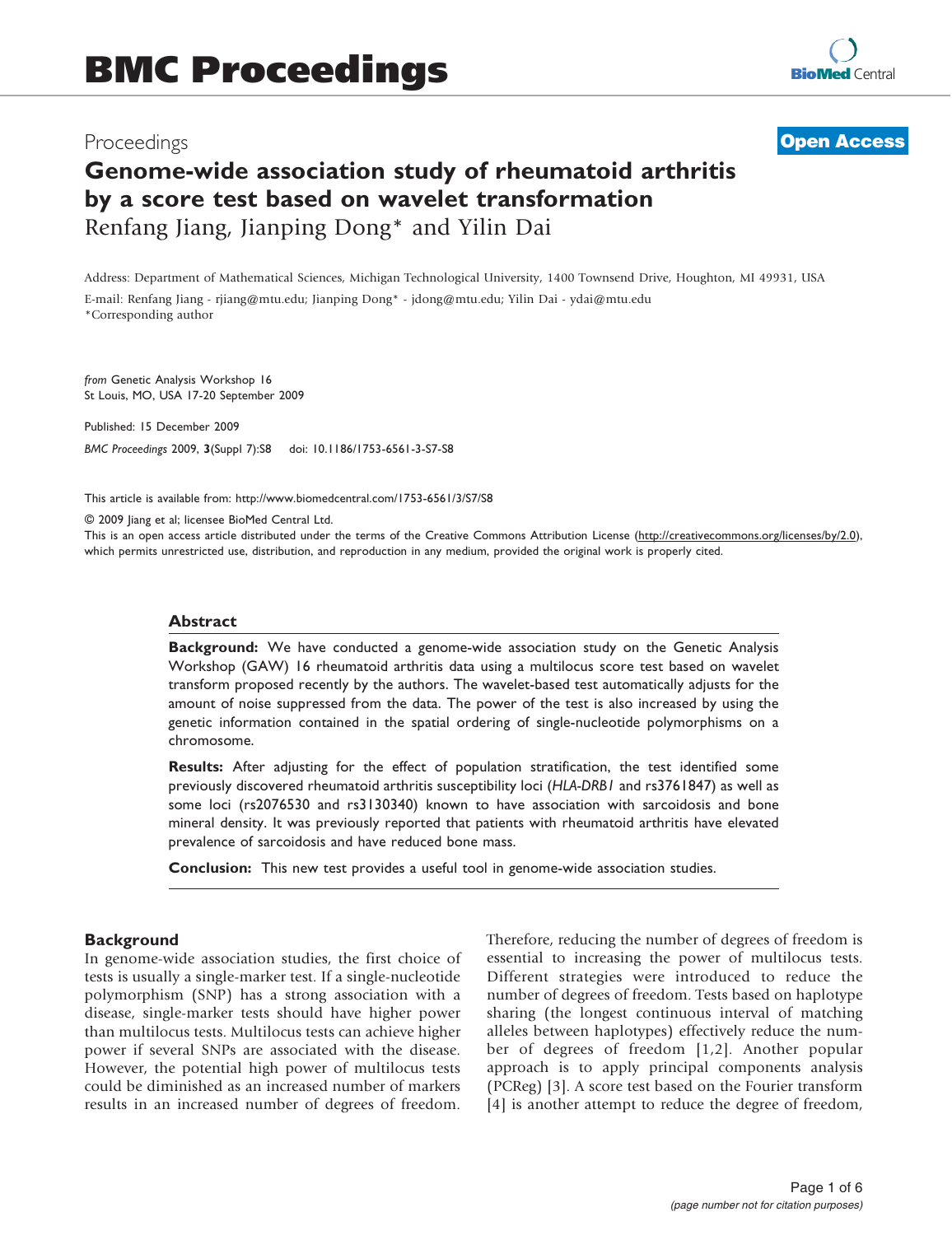thereby increasing power. Instead of using the genotype data, weighted Fourier transform coefficients of the genotype data are used to form a score test.

Many multilocus association tests are not affected by permuting spatial order of SNPs; thus, they do not use the information contained in the ordering of SNPs. For example, the results of logistic regression will not change if the order of SNPs are permuted. The same is true for the test obtained by fitting a regression function with one SNP followed by Bonferroni correction to find the global p-value. PCReg is also invariant under the permutation of SNPs. We provide a proof of the above claims as follows (See Wang and Abbott [[3](#page-4-0)] for notations in the following proof.). Let G be a matrix of coded genotypes and suppose it is centered. The variancecovariance matrix of genotypes is  $A = G<sup>T</sup>G/(n - 1) =$  $VDV<sup>-1</sup>$ , where D is a diagonal matrix with eigenvalues of A as diagonal entries, and the columns of V are the eigenvectors. The regression model is  $y = GV_1b + \varepsilon$ , where  $V_1$  is the first several columns of V. After permutation of SNPs, the columns of G are also permuted, and G becomes GP, where P is a permutation matrix. Since  $(GP)^T$   $(GP) = (P^T V) D(P^T V)^{-1}$ , the eigenvalues are not changed by the permutation, and the matrix of eigenvectors becomes  $P^{T}V$ . The regression model  $\gamma = GPP^{\mathrm{T}}V_1b + \varepsilon = GV_1b + \varepsilon$  remains unchanged. For the tests based on shared haplotype length, changing the ordering of SNPs could mean a shortened shared length, and the association between the disease and the SNPs could disappear. Therefore, the ordering of SNPs contains important genetic information, and ignoring it could lower the power of association tests.

We recently proposed a score test based on wavelet transform [[5](#page-4-0),[6](#page-4-0)], which is used in this report. This test has three advantages. First, it uses the wavelet transformation of genotype data instead of the genotype data. The wavelet transform is designed to handle unsmooth noisy signals. Genetic data are usually unsmooth and can be dealt with by the wavelet transform naturally. Second, it uses an empirical Bayes thresholding [\[7\]](#page-4-0). It was proved by Johnston and Silverman that this thresholding effectively suppresses noise from data [[7](#page-4-0)]. Therefore, it increases the power of the test. The exact amount of noise being reduced depends on the specific problem. Third, because our method views multilocus genotypes of an individual as a discretized function, the spatial ordering of the SNPs on a chromosome is taken into consideration, which increases the power of the test.

## Methods

There is a total of 2,062 individuals consisting of 868 cases and 1,194 controls in the North American

Rheumatoid Arthritis Consortium (NARAC) data for Genetic Analysis Workshop (GAW) 16. These individuals were genotyped on the 550 k Illumina SNP chip. We analyzed 22 autosomal chromosomes in this report. SNPs satisfying one of the following criterion were excluded: missing genotype rate >0.05, or minor allele frequency  $< 0.05$ , or having *p*-values  $< 0.00001$  in the Hardy-Weinberg equilibrium test. About 12.8% of SNPs were removed. Missing genotypes were imputed by fastPHASE [[8](#page-4-0)]. We adopted a strategy of a moving window of eight SNPs without overlapping (the first window contains SNPs 1-8, the next window contains SNPs 9-16, etc.) on the chromosome. We have tried windows of sizes 16 and 32 SNPs and there was not much difference. Overlapping windows were also tried and again, the results were similar. Computational burden increases when large windows or overlapping windows were used. The  $k<sup>th</sup>$  window is from the  $(8(k-1) + 1)$ <sup>th</sup> SNP to the  $8k$ <sup>th</sup> SNPs. Let  $G_k$  be the corresponding eight columns of the genotype matrix G. Different ways of coding SNPs do make a difference. The SNPs in  $G_k$  were recoded to maximize the number of positive pairwise correlations. This removes any ambiguity in the coding of genotypes. In our simulation studies, the recoding increased the power of the test while keeping the type I error rate in check.

We applied EIGENSTRAT [[9](#page-4-0)] to remove the effects of population stratification. The top three eigenvectors obtained by EIGENSTRAT were used to adjust genotypes and phenotypes as suggested by Price et al. [[9\]](#page-4-0). Let G be the genotype matrix, C be the matrix of the principal component vectors, and Y be the vector of phenotypes. The adjusted genotype matrix is  $\tilde{G} = G - CC^T G$  and the adjusted phenotype vector is  $\tilde{Y} = Y - CC^T Y$ . Before the adjustment, the inflation factor [[10\]](#page-4-0)  $\lambda_{\rm GC}$  = 1.399, which reduced to 1.025 after the adjustment. To avoid a possible bias, all chromosomes except 6 and 8 were included to produce the eigenvectors, which were used to adjust genotypes on chromosomes other than 6. Chromosome 6 was used to produce eigenvectors to adjust genotypes on chromosome 6.

Consider the  $k^{\text{th}}$  window and the corresponding matrix of adjusted genotype  $\tilde{G}_k$ . Applying wavelet transform, thresholding, and inverse wavelet transform consecutively on the  $i^{\text{th}}$  row of  $\tilde{G}_k$  resulted in the modified genotype  $(x_{i1}, x_{i2}, \ldots, x_{im})$  of the *i*<sup>th</sup> individual. Subtract the mean of the j<sup>th</sup> column of  $X = (x_{ij})$  from  $x_{ij}$  such that the mean of each column of  $X = 0$ . Let  $\tilde{Y} = (y_1, y_2, ..., y_n)$ be the adjusted phenotype of  $n$  individuals. Assume a generalized linear model [[11\]](#page-4-0)  $f(E(\gamma_i)) = \alpha + X_i \beta$  between *X* and *Y*, where *f* is a link function. Let  $U_j = \sum_{i=1}^n \gamma_i x_{ij}$  be the score statistic for the markers. The variance of  $U_j$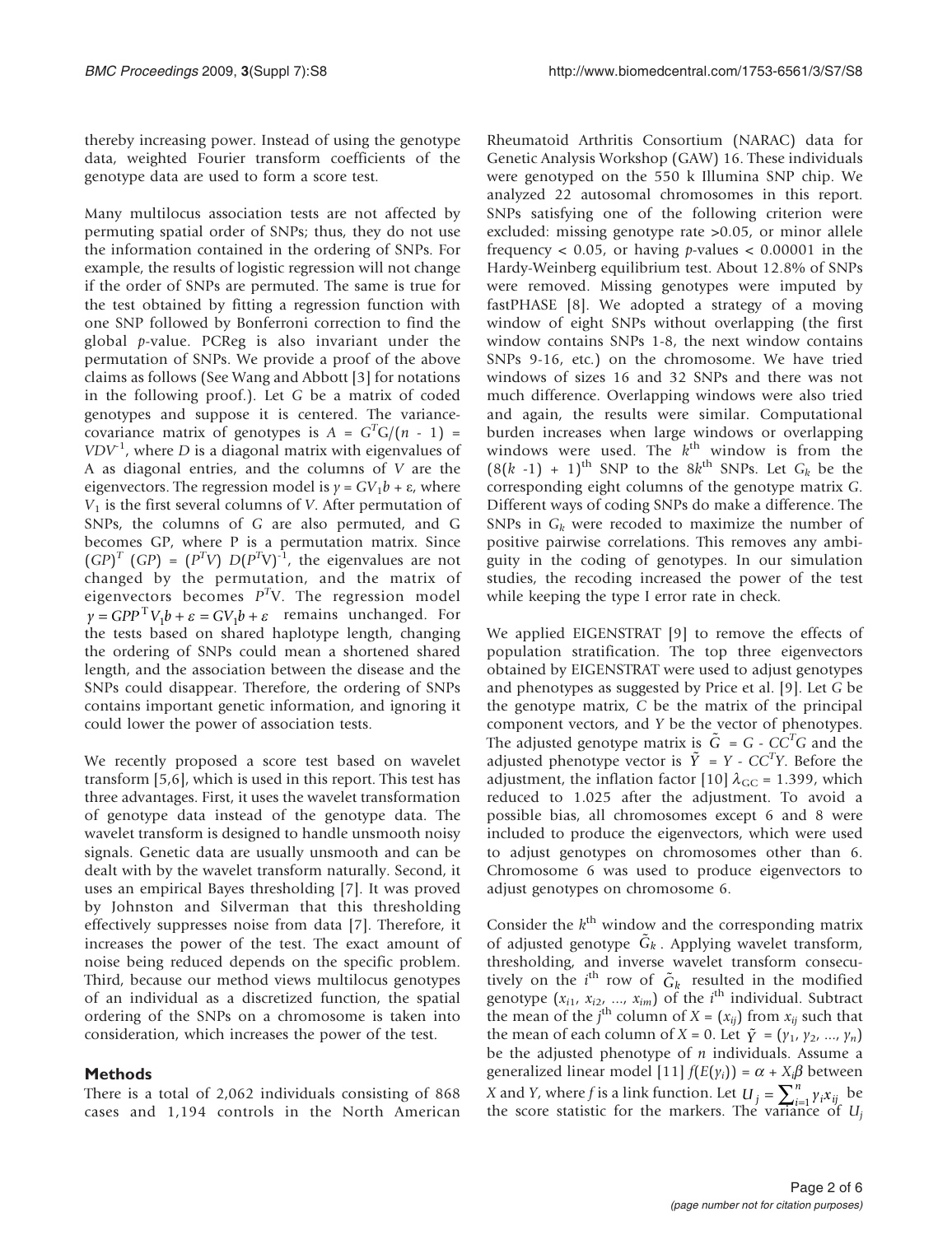under the null hypothesis can be estimated by  $V_j = (1/(n-1)) \sum (y_i - \overline{Y})^2 \sum x_{ij}^2$  The global score statistic of this window is  $T = \sum U_j / \sqrt{\sum V_j}$ .

The global p-values of the wavelet-based test were obtained as follows. We randomly permuted the phenotypes (case-control status) 5,000 times, and received 5,000 sets of permuted phenotypes. Adjust each set with the principal component vectors, and they are still called permuted phenotypes. At each window of eight SNPs, the value of T was calculated 5,001 times, using the adjusted phenotypes and 5,000 sets of permuted phenotypes, respectively. In M windows along the chromosomes, we have 5000 M values of T with permuted phenotypes, denoted by a  $5,000 \times M$ matrix  $(T_{ij})$ , where  $T_{ij}$  is the absolute value of T at the j<sup>th</sup> window using the  $i^{\text{th}}$  set of permuted phenotypes. Let  $m_i$  = max<sub>i</sub>  $T_{ii}$  be the maximum absolute value of T at M windows using the  $i^{\text{th}}$  set of permuted phenotypes. Let  $T_j$ be the absolute value of  $T$  at the  $j<sup>th</sup>$  window using the adjusted phenotypes. The global  $p$ -value of the waveletbased test at the  $j^{\text{th}}$  window is the proportion of  $m_i > T_j$ : global *p*-value of  $T_i = #{m_i|m_i > T_i}/5,000$ .

## Results and discussion

After correcting for population stratification, significant signals were only found on chromosomes 6 and 9. Four windows on chromosome 6 attracted our attention. The first window (rs9268005, rs3130340, rs3115553, rs9268132, rs926070, rs6935269, rs7775397, rs17422797) contains rs3130340, which was identified to have association with bone mineral density and fractures [[12\]](#page-4-0). It has been reported that a large proportion of men with rheumatoid arthritis (RA) had reduced bone mass [\[13](#page-4-0)]. The  $p$ -value at this window is 0.0074. The second window (rs4424066, rs12529049, rs3117099, rs3117098, rs3817973, rs1980493, rs2076530, rs4248166) contains rs2076530, which is associated with sarcoidosis [[14\]](#page-4-0). Increased prevalence of sarcoidosis among RA patients has been reported [\[15](#page-4-0)]. The association between sarcoidosis, RA, and rs2076530 is an interesting phenomenon. The association between rs2076530 and RA was investigated before, but whether it is a causal SNP for RA or its effect is merely a carryover effect of nearby haplotypes [\[16](#page-4-0)] merits further investigation. The third window (rs2395182, rs3129890, rs9268832, rs6903608, rs2395185, rs477515, rs2516049, rs2858870) contains HLA-DRB1, which has long been identified as a major genetic risk contributor to RA [[17](#page-4-0)]. The last window (rs9275224, rs5000634, rs6457617, rs2647012, rs9357152, rs10484561, rs9275313, rs1794282) contains rs6457617, which has also been reported as being associated with RA [[18\]](#page-5-0). The

p-values of the test at the above three windows are less than 0.0002 (it is 0 after 5,000 permutations). The most significant window on chromosome 9 (rs1953126, rs10985073, rs3761847, rs10985095, rs10985097, rs2900180, rs12235400, rs10985112) which contains rs3761847 and it was identified as a risk locus for RA [[19](#page-5-0)], has a *p*-value 0.53.

We applied the wavelet-based test on a moving window of eight SNPs with overlapping (the first window contains SNPs 1-8, the second window contains SNPs 2-9, etc.) on a 550-kb region of chromosome 6 for fine mapping. The results are shown in Figure [1](#page-3-0). We have tried other window sizes (16 and 32) and found similar results (not shown). Comparisons of the wavelet-based test using overlapping and non-overlapping windows showed no significant differences. In Figure [2](#page-4-0), we compared the wavelet-based test with Armitage  $\chi^2$  test. If p-value of the wavelet-based test is 0 after 5,000 permutations, we set the  $p$ -value as 0.0002 in order to calculate  $log(p$ -value) in Figures [1](#page-3-0) and [2](#page-4-0), which makes 0.0002 the smallest possible  $p$ -value in this study. Some significant loci (HLA-DRB1, rs2076530, rs6457617) were identified by both tests. However, the Armitage  $\chi^2$ test was not significant around rs3130340 (p-value after Bonferroni correction was 1), while the  $p$ -value of the wavelet-based test at the window containing the SNP was 0.0074, after correcting for multiple testing.

## Conclusion

A wavelet-based multilocus score test was applied in a genome-wide association study on RA data followed by fine mapping of regions identified in our genome-wide association study. Several statistically significant risk loci for RA were identified after adjustment for population stratification. Some windows contain genes and/or SNPs (HLA-DRB1, rs3761847, and rs6457617) previously associated with RA. Some windows contain SNPs (rs2076530, rs3130340) previously associated with sarcoidosis [[14](#page-4-0)] or bone mineral density and fractures [[12](#page-4-0)], all of which have been reported as being related with RA [\[13](#page-4-0),[15\]](#page-4-0).

## List of abbreviations used

NARAC: North American Rheumatoid Arthritis Consortium; PCReg: Principal components analysis; RA: Rheumatoid arthritis; SNP: Single-nucleotide polymorphism.

## Competing interests

The authors declare that they have no competing interests.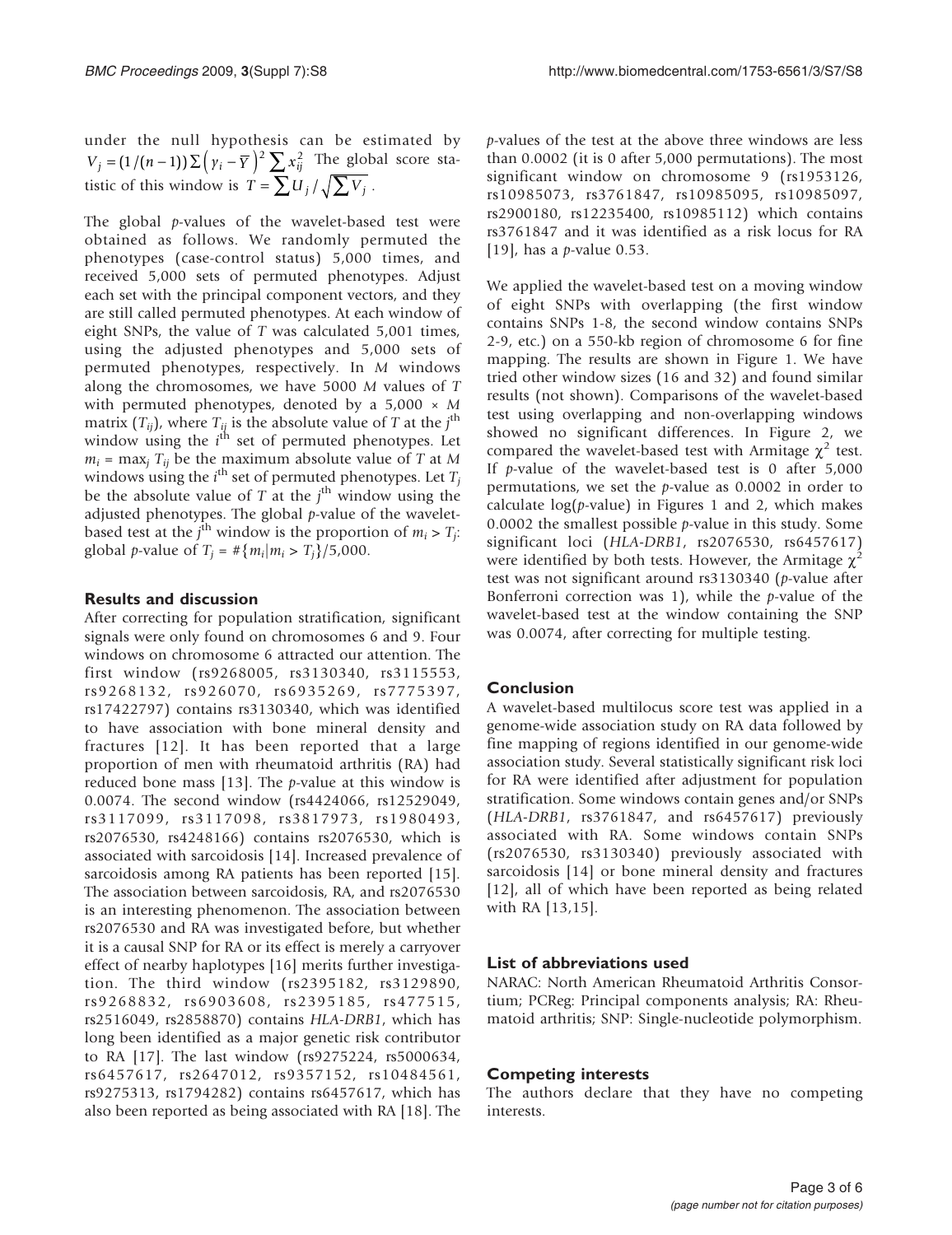

<span id="page-3-0"></span>

## Wavelet-based test using non-overlapping windows



Position on Chr 6

#### Figure 1

 $p$ -Values on 22 chromosomes, and comparison of windows. The plot on the left contains the p-values of the wavelet-based test on 22 chromosomes. The horizontal line indicates 5% significance level. The plots on the right are a comparison of overlapping windows (top) and non-overlapping windows (bottom) for a 550-kb region on chromosome 6.

#### Authors' contributions

RJ and JD both contributed in development of the statistical test, provided simulation strategies, and drafted the manuscript. RJ also participated and guided the numerical calculations. YD carried out part of the programming work. All authors read and approved the manuscript.

#### Acknowledgements

This research was partially supported by a National Institutes of Health grant GM069940-01A2. The authors thank the reviewers for their helpful suggestions which greatly improved the paper.

This article has been published as part of BMC Proceedings Volume 3 Supplement 7, 2009: Genetic Analysis Workshop 16. The full contents of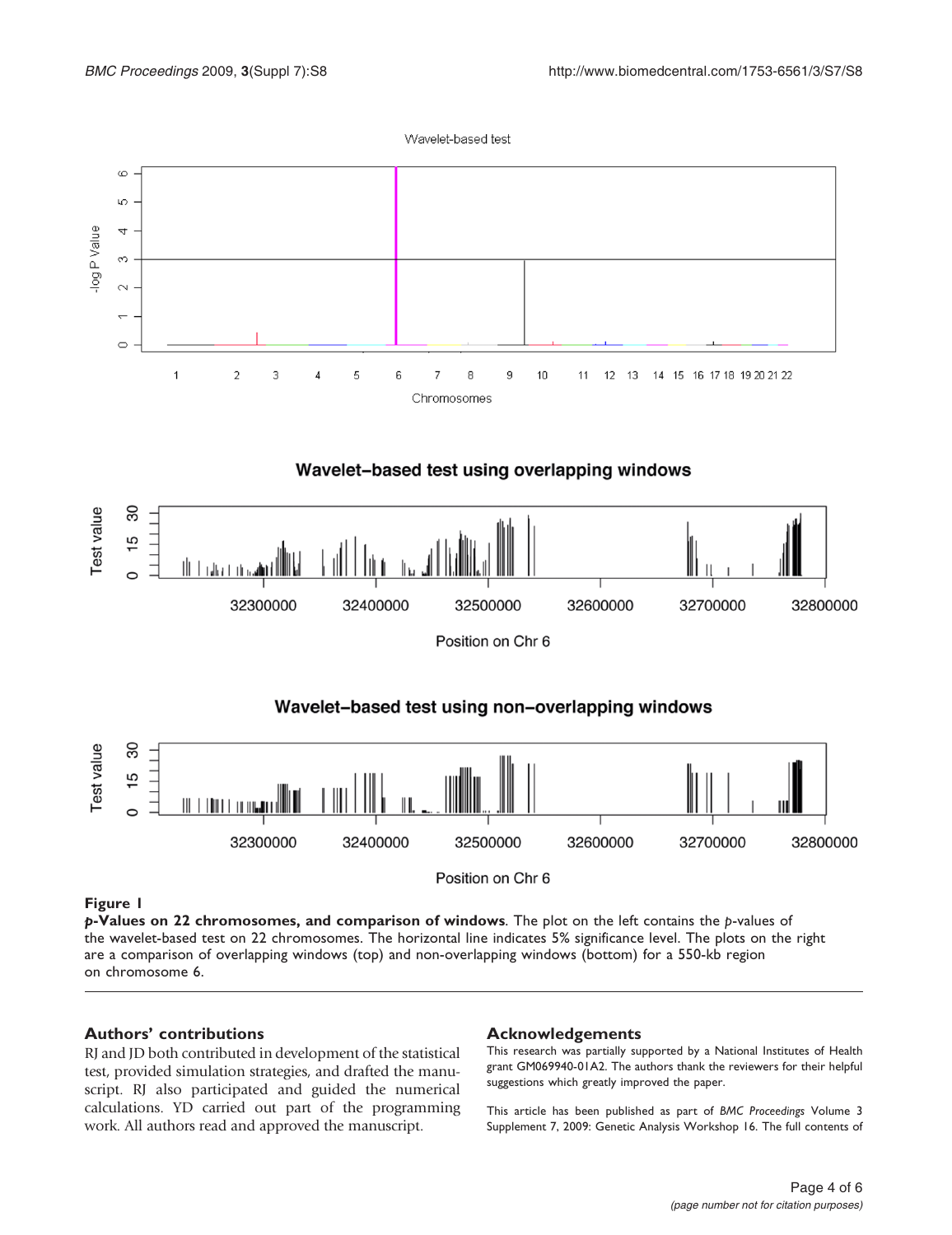<span id="page-4-0"></span>

#### Figure 2

**Comparison with single marker test**. Comparisons of the wavelet-based test and the Armitage  $\chi^2$  test on chromosome 6. The plots on the left are for the whole chromosome 6, and the plots on the right are fine mapping results for a 550-kb region of chromosome 6. The triangles indicate the positions (from left to right) of rs3130340 (associated with bone mineral density and RA), rs2076530 (associated with sarcoidosis and RA), HLA-DRB1 (Note: no data from 32.54 Mb to 32.67 Mb), and rs6457617 (associated with RA).

the supplement are available online at [http://www.biomedcentral.com/](http://www.biomedcentral.com/1753-6561/3?issue=S7) [1753-6561/3?issue=S7](http://www.biomedcentral.com/1753-6561/3?issue=S7).

Position on Chr 6

#### References

- Tzeng JY, Devlin B, Roeder K and Wasserman I: [On the](http://www.ncbi.nlm.nih.gov/pubmed/12610778?dopt=Abstract) [identification of disease mutations by the analysis of](http://www.ncbi.nlm.nih.gov/pubmed/12610778?dopt=Abstract) [haplotype similarity and goodness of fit.](http://www.ncbi.nlm.nih.gov/pubmed/12610778?dopt=Abstract) Am J Hum Genet 2003, 72:891–902.
- 2. Zhang S, Sha Q, Chen HS, Dong J and Jiang R: [Transmission/](http://www.ncbi.nlm.nih.gov/pubmed/12929082?dopt=Abstract) [disequilibrium test based on haplotype sharing for tightly](http://www.ncbi.nlm.nih.gov/pubmed/12929082?dopt=Abstract) [linked markers.](http://www.ncbi.nlm.nih.gov/pubmed/12929082?dopt=Abstract) Am J Hum Genet 2003, 73:566-579
- 3. Wang K and Abbott D: [A principal components regression](http://www.ncbi.nlm.nih.gov/pubmed/17849491?dopt=Abstract) [approach to multilocus genetic association studies.](http://www.ncbi.nlm.nih.gov/pubmed/17849491?dopt=Abstract) Genet **pidemiol 2008, 32:108-118**
- 4. Wang T and Elston RC: [Improved power by use of a weighted](http://www.ncbi.nlm.nih.gov/pubmed/17236140?dopt=Abstract) [score test for linkage disequilibrium mapping.](http://www.ncbi.nlm.nih.gov/pubmed/17236140?dopt=Abstract) Am J Hum Genet 2007, 80:353–360.
- 5. Jiang R, Dong J and Dai Y: **A wavelet based method in**<br>**association [abstract 96].** Genet Epidemiol 2008, 32:697.
- 6. Improving Power in Genetic-association Studies Via Wave-let Transformation. BMC Genetics 2009, 10:53.
- 7. Johnston IM and Silverman BW: Empirical Bayes selection of wavelet thresholds. Ann Stat 2005, 33:1700–1752.
- 8. Scheet P and Stephens M: [A fast and flexible statistical model](http://www.ncbi.nlm.nih.gov/pubmed/16532393?dopt=Abstract) [for large-scale population genotype data: applications to](http://www.ncbi.nlm.nih.gov/pubmed/16532393?dopt=Abstract) [inferring missing genotypes and haplotypic phase.](http://www.ncbi.nlm.nih.gov/pubmed/16532393?dopt=Abstract) Am J Hum Genet 2006, 78:629–644.
- 9. Price AL, Patterson NJ, Plenge RM, Weinblatt ME, Shadick NA and Reich D: [Principal components analysis corrects for stratifi](http://www.ncbi.nlm.nih.gov/pubmed/16862161?dopt=Abstract)[cation in genome-wide association studies.](http://www.ncbi.nlm.nih.gov/pubmed/16862161?dopt=Abstract) Nat Genet 2006, 38:904–909.

10. Devlin B and Roeder K: [Genomic control for association](http://www.ncbi.nlm.nih.gov/pubmed/11315092?dopt=Abstract) [studies.](http://www.ncbi.nlm.nih.gov/pubmed/11315092?dopt=Abstract) Biometrics 1999, 55:997–1004.

Position on Chr 6

- 11. Schaid DJ, Rowland CM, Tines DE, Jacbson RM and Poland GA: [Score tests for association between traits and haplotypes](http://www.ncbi.nlm.nih.gov/pubmed/11791212?dopt=Abstract) [when linkage is ambiguous.](http://www.ncbi.nlm.nih.gov/pubmed/11791212?dopt=Abstract) Am J Hum Genet 2002, 70:425-434.
- Styrkarsdottir U, Halldorsson BV, Gretarsdottir S, Gudbjartsson DF, Walters GB, Ingvarsson T, Jonsdottir T, Saemundsdottir J, Center JR.<br>Nguyen TV, Bagger Y, Gulcher JR, Eisman JA, Christiansen C.<br>Sigurdsson G, Kong A, Thorsteinsdottir U and Stefansson K.<br>**Multiple genetic loci for bone mi** N Engl J Med 2008, 358:2355–2365.
- Tengstrand B and Hafstrom I: [Bone mineral density in men with](http://www.ncbi.nlm.nih.gov/pubmed/12415584?dopt=Abstract) [rheumatoid arthritis is associated with erosive disease and](http://www.ncbi.nlm.nih.gov/pubmed/12415584?dopt=Abstract) [sulfasalazine treatment but not with sex hormones.](http://www.ncbi.nlm.nih.gov/pubmed/12415584?dopt=Abstract) J Rheumatol 2002, 29:2299–2305.
- Valentonyte R, Hampe J, Huse K, Rosenstiel P, Albrecht M, Stenzel A, Nagy M, Gaede KI, Franke A, Haesler R, Koch A, Lengauer T, Seegert D, Reiling N, Ehlers S, Schwinger E, Platzer M, Krawczak M, Muller-Quernheim J, Schurmann M and Schreiber S: [Sarcoidosis is](http://www.ncbi.nlm.nih.gov/pubmed/15735647?dopt=Abstract) [associated with a truncating spliice site mutation in BTNL2.](http://www.ncbi.nlm.nih.gov/pubmed/15735647?dopt=Abstract) Nat Genet 2005, 37:357–364.
- 15. Kucera RF: [A possible association of rheumatoid arthritis and](http://www.ncbi.nlm.nih.gov/pubmed/2920589?dopt=Abstract) [sarcoidosis.](http://www.ncbi.nlm.nih.gov/pubmed/2920589?dopt=Abstract) Chest 1989, 95:604–606.
- 16. Orozco G, Eerligh P, Sánchez E, Zhernakova S, Roep BO, González-Gay MA, López-Nevot MA, Callejas JL, Hidalgo C, Pascual-Salcedo D.<br>Balsa A, González-Escribano MF, Koeleman BP and Martín J:<br>**Analysis of a functional BTNL2 polymorphism in type l** [diabetes, rheumatoid arthritis, and systemic lupus erythe](http://www.ncbi.nlm.nih.gov/pubmed/16690410?dopt=Abstract)[matosus.](http://www.ncbi.nlm.nih.gov/pubmed/16690410?dopt=Abstract) Hum Immunol 2005, 66:1235–1241.
- Stastny P: [Association of the B-cell alloantigen DRw4 with](http://www.ncbi.nlm.nih.gov/pubmed/147420?dopt=Abstract) [rheumatoid arthritis.](http://www.ncbi.nlm.nih.gov/pubmed/147420?dopt=Abstract) N Engl J Med 1978,  $298:869-871$ .